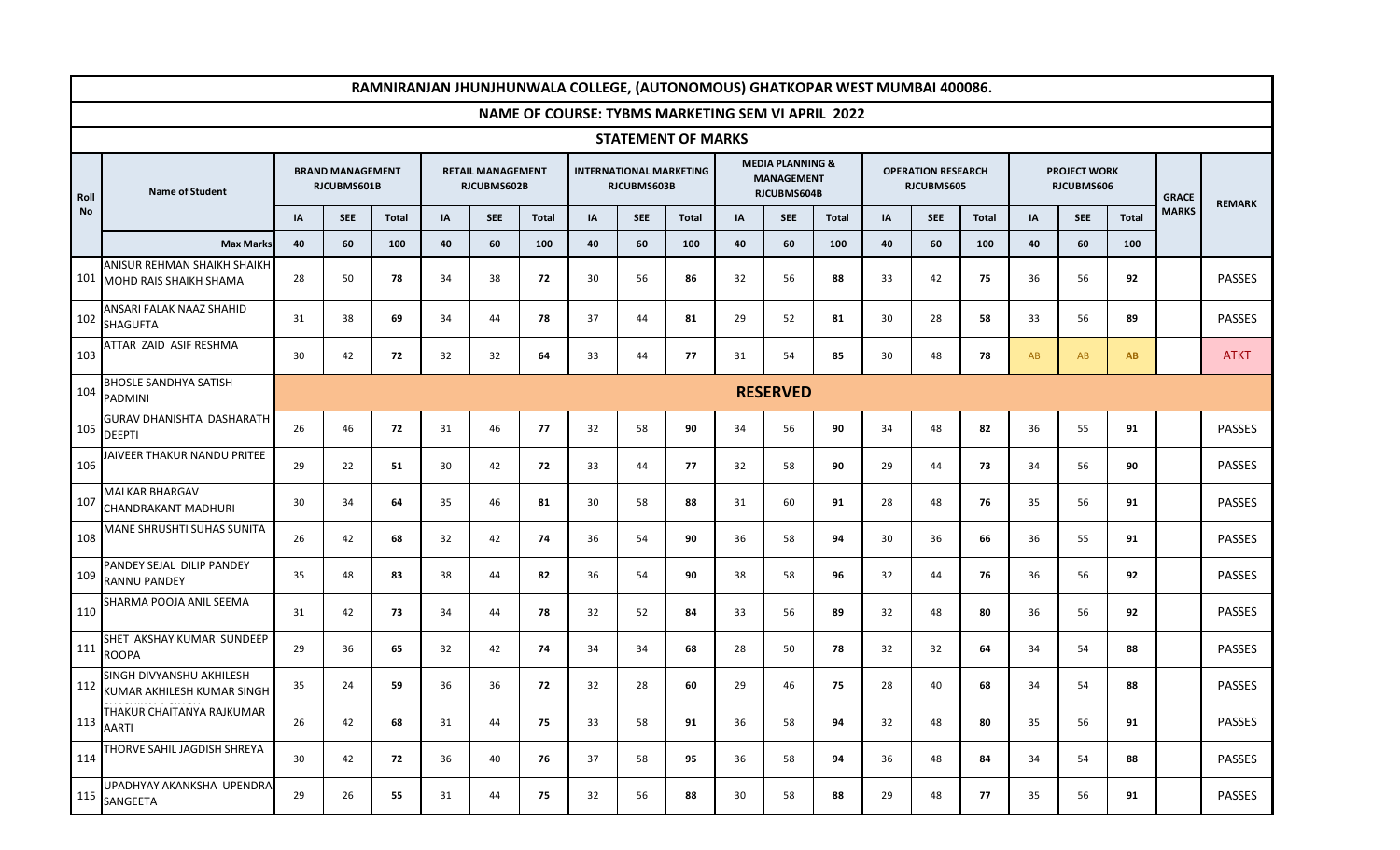|                           |                                                  |    |                                        |              |    |                                         |              | RAMNIRANJAN JHUNJHUNWALA COLLEGE, (AUTONOMOUS) GHATKOPAR WEST MUMBAI 400086. |                                               |              |    |                                                                 |              |    |                                         |       |                                   |            |              |              |               |
|---------------------------|--------------------------------------------------|----|----------------------------------------|--------------|----|-----------------------------------------|--------------|------------------------------------------------------------------------------|-----------------------------------------------|--------------|----|-----------------------------------------------------------------|--------------|----|-----------------------------------------|-------|-----------------------------------|------------|--------------|--------------|---------------|
|                           |                                                  |    |                                        |              |    |                                         |              | <b>NAME OF COURSE: TYBMS MARKETING SEM VI APRIL 2022</b>                     |                                               |              |    |                                                                 |              |    |                                         |       |                                   |            |              |              |               |
| <b>STATEMENT OF MARKS</b> |                                                  |    |                                        |              |    |                                         |              |                                                                              |                                               |              |    |                                                                 |              |    |                                         |       |                                   |            |              |              |               |
| Roll                      | <b>Name of Student</b>                           |    | <b>BRAND MANAGEMENT</b><br>RJCUBMS601B |              |    | <b>RETAIL MANAGEMENT</b><br>RJCUBMS602B |              |                                                                              | <b>INTERNATIONAL MARKETING</b><br>RJCUBMS603B |              |    | <b>MEDIA PLANNING &amp;</b><br><b>MANAGEMENT</b><br>RJCUBMS604B |              |    | <b>OPERATION RESEARCH</b><br>RJCUBMS605 |       | <b>PROJECT WORK</b><br>RJCUBMS606 |            |              | <b>GRACE</b> | <b>REMARK</b> |
| <b>No</b>                 |                                                  | IA | <b>SEE</b>                             | <b>Total</b> | IA | <b>SEE</b>                              | <b>Total</b> | IA                                                                           | <b>SEE</b>                                    | <b>Total</b> | IA | <b>SEE</b>                                                      | <b>Total</b> | IA | <b>SEE</b>                              | Total | IA                                | <b>SEE</b> | <b>Total</b> | <b>MARKS</b> |               |
|                           | <b>Max Marks</b>                                 | 40 | 60                                     | 100          | 40 | 60                                      | 100          | 40                                                                           | 60                                            | 100          | 40 | 60                                                              | 100          | 40 | 60                                      | 100   | 40                                | 60         | 100          |              |               |
| 116                       | KALE MUKUL GANESH MEGHANA                        | 31 | 44                                     | 75           | 36 | 48                                      | 84           | 31                                                                           | 58                                            | 89           | 34 | 60                                                              | 94           | 36 | 46                                      | 82    | 36                                | 50         | 86           |              | PASSES        |
| 117                       | <b>MANE KRUTIKA RAVINDRA</b><br><b>PUSHPA</b>    | 32 | 44                                     | 76           | 33 | 50                                      | 83           | 33                                                                           | 54                                            | 87           | 34 | 60                                                              | 94           | 27 | 46                                      | 73    | 33                                | 52         | 85           |              | PASSES        |
| 118                       | KALLEDA ROSHNI POSSIYA<br><b>RAJITHA</b>         | 23 | 40                                     | 63           | 31 | 40                                      | 71           | 35                                                                           | 58                                            | 93           | 35 | 58                                                              | 93           | 34 | 48                                      | 82    | 35                                | 48         | 83           |              | PASSES        |
|                           | <b>BARANWAL SUPRIYA RAJESH</b><br>$119$ KIRAN    | 30 | 40                                     | 70           | 31 | 34                                      | 65           | 30                                                                           | 54                                            | 84           | 35 | 56                                                              | 91           | 30 | 36                                      | 66    | 36                                | 56         | 92           |              | <b>PASSES</b> |
| 120                       | SINGH ATITHI RAJANPRATAP<br>POONAM               | 27 | 26                                     | 53           | 33 | 34                                      | 67           | 27                                                                           | 34                                            | 61           | 26 | 46                                                              | 72           | 36 | 44                                      | 80    | 36                                | 55         | 91           |              | PASSES        |
|                           | CHHEDA AMISH DEVCHAND<br>$121$ HARSHA            | 31 | 44                                     | 75           | 33 | 40                                      | 73           | 31                                                                           | 40                                            | 71           | 32 | 58                                                              | 90           | 31 | 38                                      | 69    | 34                                | 56         | 90           |              | <b>PASSES</b> |
| 122                       | <b>TARAL SAMEER SHANKAR</b><br>SHARMILA          | 31 | 32                                     | 63           | 26 | 48                                      | 74           | 29                                                                           | 54                                            | 83           | 32 | 60                                                              | 92           | 32 | 46                                      | 78    | 35                                | 56         | 91           |              | <b>PASSES</b> |
| 123                       | SHAIKH RUHEE MOHAMMAD<br><b>ABUBAKAR AISHA</b>   | 30 | 40                                     | 70           | 32 | 36                                      | 68           | 32                                                                           | 56                                            | 88           | 32 | 54                                                              | 86           | 34 | 46                                      | 80    | 36                                | 57         | 93           |              | PASSES        |
|                           | SAYYED ZAKIR ISRAR AHMED<br>124 ROSHAN JAHAN     | 25 | 42                                     | 67           | 30 | 42                                      | 72           | 35                                                                           | 58                                            | 93           | 34 | 58                                                              | 92           | 32 | 44                                      | 76    | 37                                | 56         | 93           |              | <b>PASSES</b> |
| 125                       | SHAIKH SHAHIN MOHD ASIM<br>SHAIKH SHABANA SHAIKH |    |                                        |              |    |                                         |              |                                                                              |                                               |              |    | <b>RESERVED</b>                                                 |              |    |                                         |       |                                   |            |              |              |               |
| 126                       | SINGH SEJAL MUKESH SAPNA                         | 31 | 44                                     | 75           | 35 | 42                                      | 77           | 32                                                                           | 56                                            | 88           | 30 | 48                                                              | 78           | 34 | 46                                      | 80    | 36                                | 57         | 93           |              | <b>PASSES</b> |
| 127                       | <b>GUPTA TANU SATYANARAYAN</b><br><b>REKHA</b>   | 24 | 42                                     | 66           | 34 | 42                                      | 76           | 31                                                                           | 40                                            | 71           | 33 | 52                                                              | 85           | 29 | 38                                      | 67    | 37                                | 56         | 93           |              | <b>PASSES</b> |
|                           | PARIDA SUNITA DURYODHAN<br>128 MANDAKINI         | 27 | 42                                     | 69           | 31 | 42                                      | 73           | 37                                                                           | 58                                            | 95           | 36 | 60                                                              | 96           | 33 | 48                                      | 81    | 35                                | 55         | 90           |              | PASSES        |
|                           | SINGH SHWETA CHANDRABHAN<br>129 POONAM           | 29 | 32                                     | 61           | 32 | 30                                      | 62           | 28                                                                           | 32                                            | 60           | 31 | 46                                                              | 77           | 29 | 34                                      | 63    | 37                                | 56         | 93           |              | <b>PASSES</b> |
| 130                       | SHAIKH FIZA RAFIQ JARINA                         | 23 | 42                                     | 65           | 29 | 36                                      | 65           | 31                                                                           | 58                                            | 89           | 31 | 54                                                              | 85           | 31 | 38                                      | 69    | 36                                | 50         | 86           |              | PASSES        |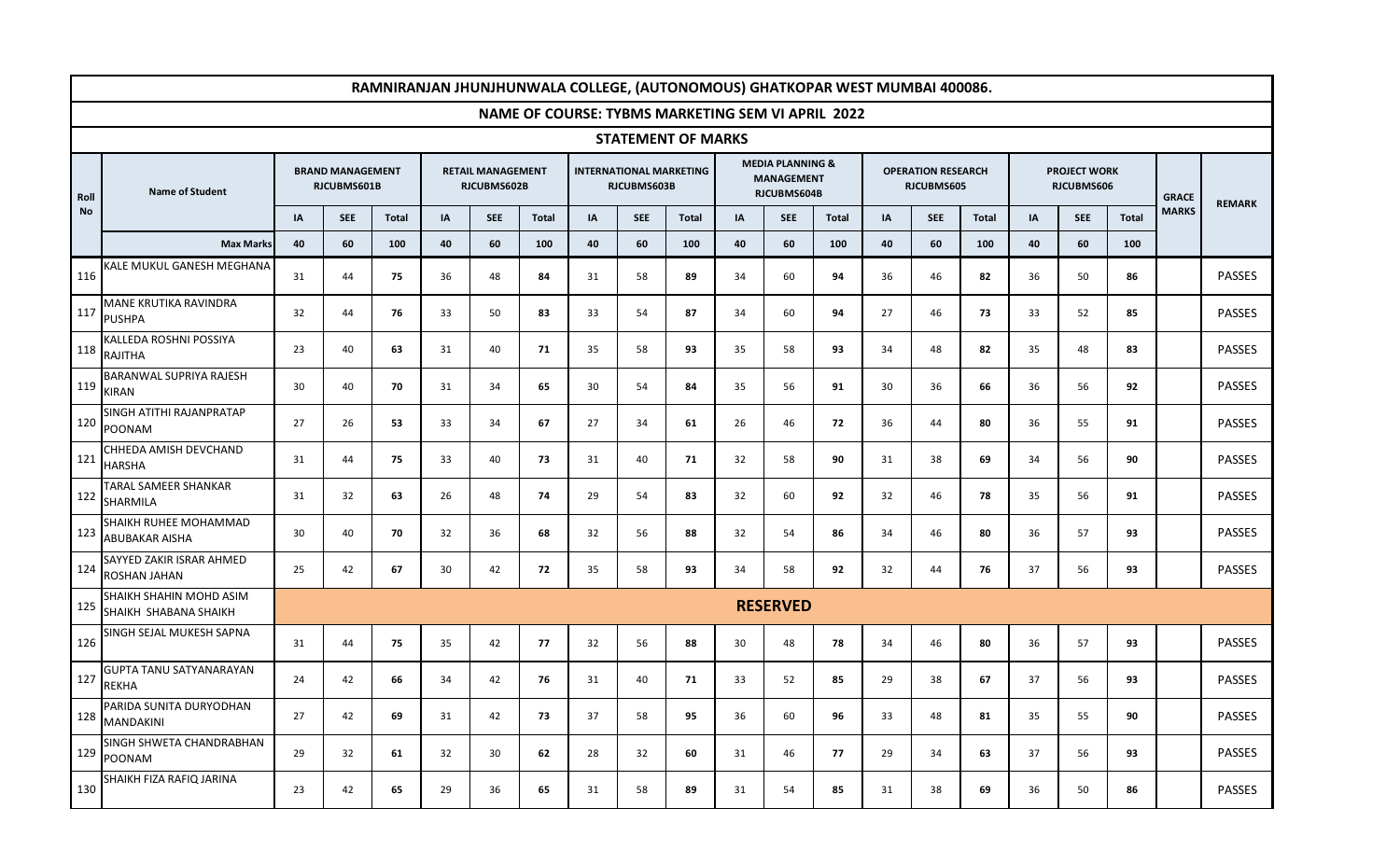|           | RAMNIRANJAN JHUNJHUNWALA COLLEGE, (AUTONOMOUS) GHATKOPAR WEST MUMBAI 400086. |    |                                        |              |    |                                         |              |    |                                               |              |                                                                 |                 |              |                                         |            |       |    |                                   |              |              |               |
|-----------|------------------------------------------------------------------------------|----|----------------------------------------|--------------|----|-----------------------------------------|--------------|----|-----------------------------------------------|--------------|-----------------------------------------------------------------|-----------------|--------------|-----------------------------------------|------------|-------|----|-----------------------------------|--------------|--------------|---------------|
|           | NAME OF COURSE: TYBMS MARKETING SEM VI APRIL 2022                            |    |                                        |              |    |                                         |              |    |                                               |              |                                                                 |                 |              |                                         |            |       |    |                                   |              |              |               |
|           | <b>STATEMENT OF MARKS</b>                                                    |    |                                        |              |    |                                         |              |    |                                               |              |                                                                 |                 |              |                                         |            |       |    |                                   |              |              |               |
| Roll      | <b>Name of Student</b>                                                       |    | <b>BRAND MANAGEMENT</b><br>RJCUBMS601B |              |    | <b>RETAIL MANAGEMENT</b><br>RJCUBMS602B |              |    | <b>INTERNATIONAL MARKETING</b><br>RJCUBMS603B |              | <b>MEDIA PLANNING &amp;</b><br><b>MANAGEMENT</b><br>RJCUBMS604B |                 |              | <b>OPERATION RESEARCH</b><br>RJCUBMS605 |            |       |    | <b>PROJECT WORK</b><br>RJCUBMS606 |              | <b>GRACE</b> | <b>REMARK</b> |
| <b>No</b> |                                                                              | IA | <b>SEE</b>                             | <b>Total</b> | IA | <b>SEE</b>                              | <b>Total</b> | IA | <b>SEE</b>                                    | <b>Total</b> | IA                                                              | <b>SEE</b>      | <b>Total</b> | IA                                      | <b>SEE</b> | Total | IA | <b>SEE</b>                        | <b>Total</b> | <b>MARKS</b> |               |
|           | <b>Max Marks</b>                                                             | 40 | 60                                     | 100          | 40 | 60                                      | 100          | 40 | 60                                            | 100          | 40                                                              | 60              | 100          | 40                                      | 60         | 100   | 40 | 60                                | 100          |              |               |
| 131       | PARAD AKANKSHA ANIL VAISHALI                                                 | 30 | 44                                     | 74           | 33 | 42                                      | 75           | 33 | 58                                            | 91           | 31                                                              | 56              | 87           | 33                                      | 46         | 79    | 33 | 52                                | 85           |              | PASSES        |
|           | SHUKLA SHIVAM HARISHANKAR<br>132 SANGITA                                     | 26 | 42                                     | 68           | 28 | 40                                      | 68           | 33 | 56                                            | 89           | 32                                                              | 54              | 86           | 34                                      | 46         | 80    | 35 | 48                                | 83           |              | <b>PASSES</b> |
| 133       | SINGH SAKSHI SHRAVAN KUMAR<br>PRATIMA                                        | 24 | 38                                     | 62           | 31 | 42                                      | 73           | 30 | 56                                            | 86           | 33                                                              | 58              | 91           | 35                                      | 42         | 77    | 36 | 56                                | 92           |              | PASSES        |
| 134       | <b>GOND NIRAJ PARAMHANS</b><br><b>SUNITA</b>                                 |    | <b>RESERVED</b>                        |              |    |                                         |              |    |                                               |              |                                                                 |                 |              |                                         |            |       |    |                                   |              |              |               |
| 135       | PRAJAPATI VIKAS RAMASHANKAR<br><b>SHANTI</b>                                 | 25 | 46                                     | 71           | 31 | 34                                      | 65           | 31 | 56                                            | 87           | 31                                                              | 56              | 87           | 31                                      | 40         | 71    | 35 | 52                                | 87           |              | PASSES        |
|           | SHAIKH SHAHANA MOHD ASIM<br>136 SHABANA                                      |    |                                        |              |    |                                         |              |    |                                               |              |                                                                 | <b>RESERVED</b> |              |                                         |            |       |    |                                   |              |              |               |
| 137       | RINDANI AMMAR TABREZ NAFISA                                                  |    |                                        |              |    |                                         |              |    |                                               |              |                                                                 | <b>RESERVED</b> |              |                                         |            |       |    |                                   |              |              |               |
|           | KALAMBE DHANU MAHADEO<br>$138$ LAXMI                                         | 28 | 36                                     | 64           | 31 | 40                                      | 71           | 29 | 32                                            | 61           | 30                                                              | 52              | 82           | 25                                      | 28         | 53    | 34 | 55                                | 89           |              | PASSES        |
| 139       | KOLI DEVENDRA KOLI VANITA                                                    | 30 | 38                                     | 68           | 37 | 40                                      | 77           | 33 | 60                                            | 93           | 35                                                              | 54              | 89           | 36                                      | 40         | 76    | 35 | 56                                | 91           |              | <b>PASSES</b> |
| 140       | MAURYA ASHWINI<br>CHANDRASHEKHAR SANJU                                       |    |                                        |              |    |                                         |              |    |                                               |              |                                                                 | <b>RESERVED</b> |              |                                         |            |       |    |                                   |              |              |               |
| 141       | BARTWAL NEHA BHARAT REKHA                                                    | 29 | 46                                     | 75           | 34 | 44                                      | 78           | 29 | 54                                            | 83           | 32                                                              | 58              | 90           | 33                                      | 46         | 79    | 37 | 57                                | 94           |              | PASSES        |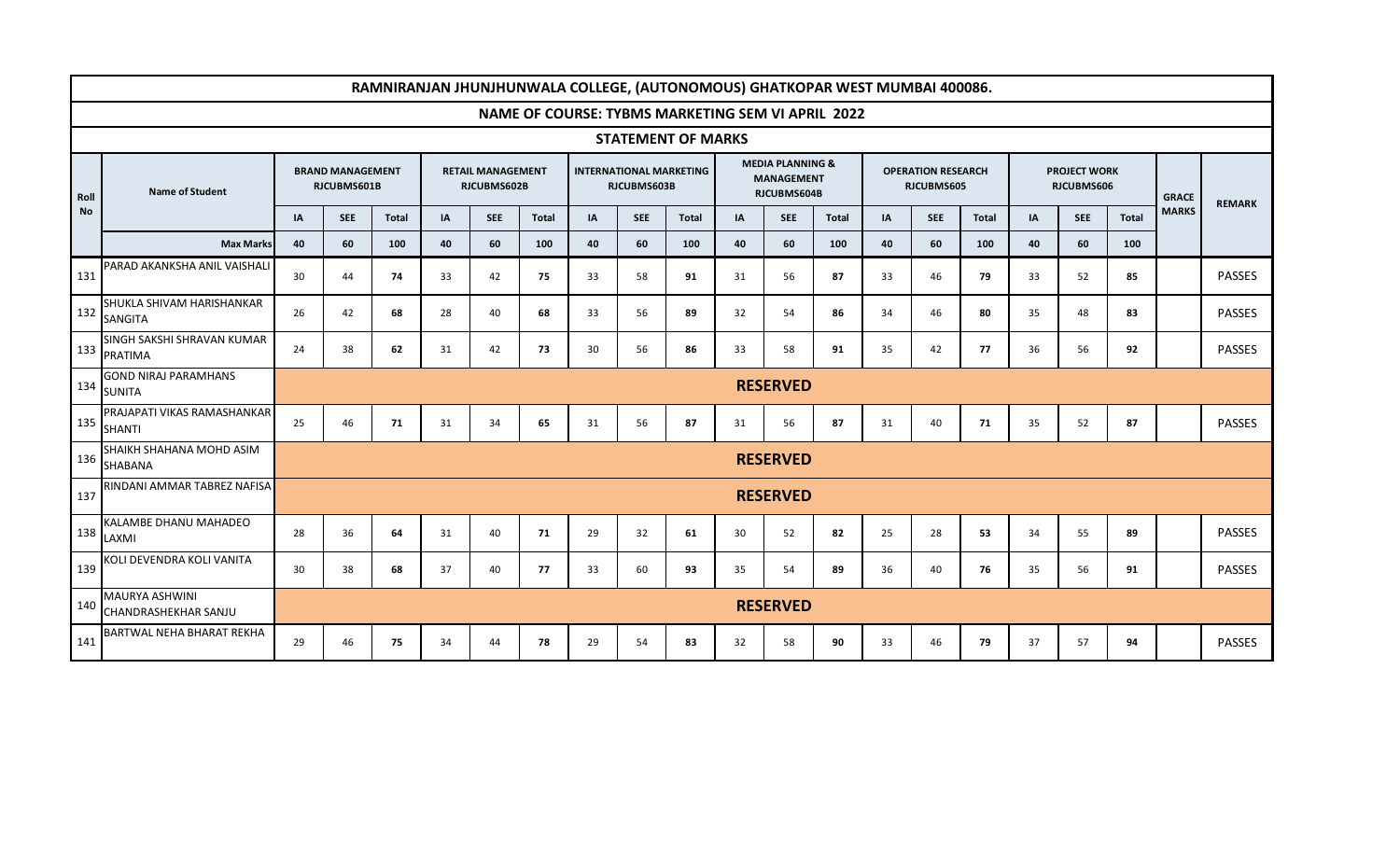|      | RAMNIRANJAN JHUNJHUNWALA COLLEGE, (AUTONOMOUS) GHATKOPAR WEST MUMBAI 400086. |                                        |            |              |                                         |            |              |                                            |            |              |                                                                 |            |       |                                         |            |              |                                   |            |       |              |               |
|------|------------------------------------------------------------------------------|----------------------------------------|------------|--------------|-----------------------------------------|------------|--------------|--------------------------------------------|------------|--------------|-----------------------------------------------------------------|------------|-------|-----------------------------------------|------------|--------------|-----------------------------------|------------|-------|--------------|---------------|
|      | NAME OF COURSE: TYBMS MARKETING SEM VI APRIL 2022                            |                                        |            |              |                                         |            |              |                                            |            |              |                                                                 |            |       |                                         |            |              |                                   |            |       |              |               |
|      | <b>STATEMENT OF MARKS</b>                                                    |                                        |            |              |                                         |            |              |                                            |            |              |                                                                 |            |       |                                         |            |              |                                   |            |       |              |               |
| Roll | <b>Name of Student</b>                                                       | <b>BRAND MANAGEMENT</b><br>RJCUBMS601B |            |              | <b>RETAIL MANAGEMENT</b><br>RJCUBMS602B |            |              | I INTERNATIONAL MARKETING I<br>RJCUBMS603B |            |              | <b>MEDIA PLANNING &amp;</b><br><b>MANAGEMENT</b><br>RJCUBMS604B |            |       | <b>OPERATION RESEARCH</b><br>RJCUBMS605 |            |              | <b>PROJECT WORK</b><br>RJCUBMS606 |            |       | <b>GRACE</b> | <b>REMARK</b> |
| l No |                                                                              | ΙA                                     | <b>SEE</b> | <b>Total</b> | IA                                      | <b>SEE</b> | <b>Total</b> | IA                                         | <b>SEE</b> | <b>Total</b> | IA                                                              | <b>SEE</b> | Total | IA                                      | <b>SEE</b> | <b>Total</b> | <b>IA</b>                         | <b>SEE</b> | Total | <b>MARKS</b> |               |
|      | <b>Max Marks</b>                                                             | 40                                     | 60         | 100          | 40                                      | 60         | 100          | 40                                         | 60         | 100          | 40                                                              | -60        | 100   | 40                                      | 60         | 100          | 40                                | 60         | 100   |              |               |

**ROLL NO 140 AVERAGE MARKS FOR BRAND MANAGEMENT PAPER I INT 2**